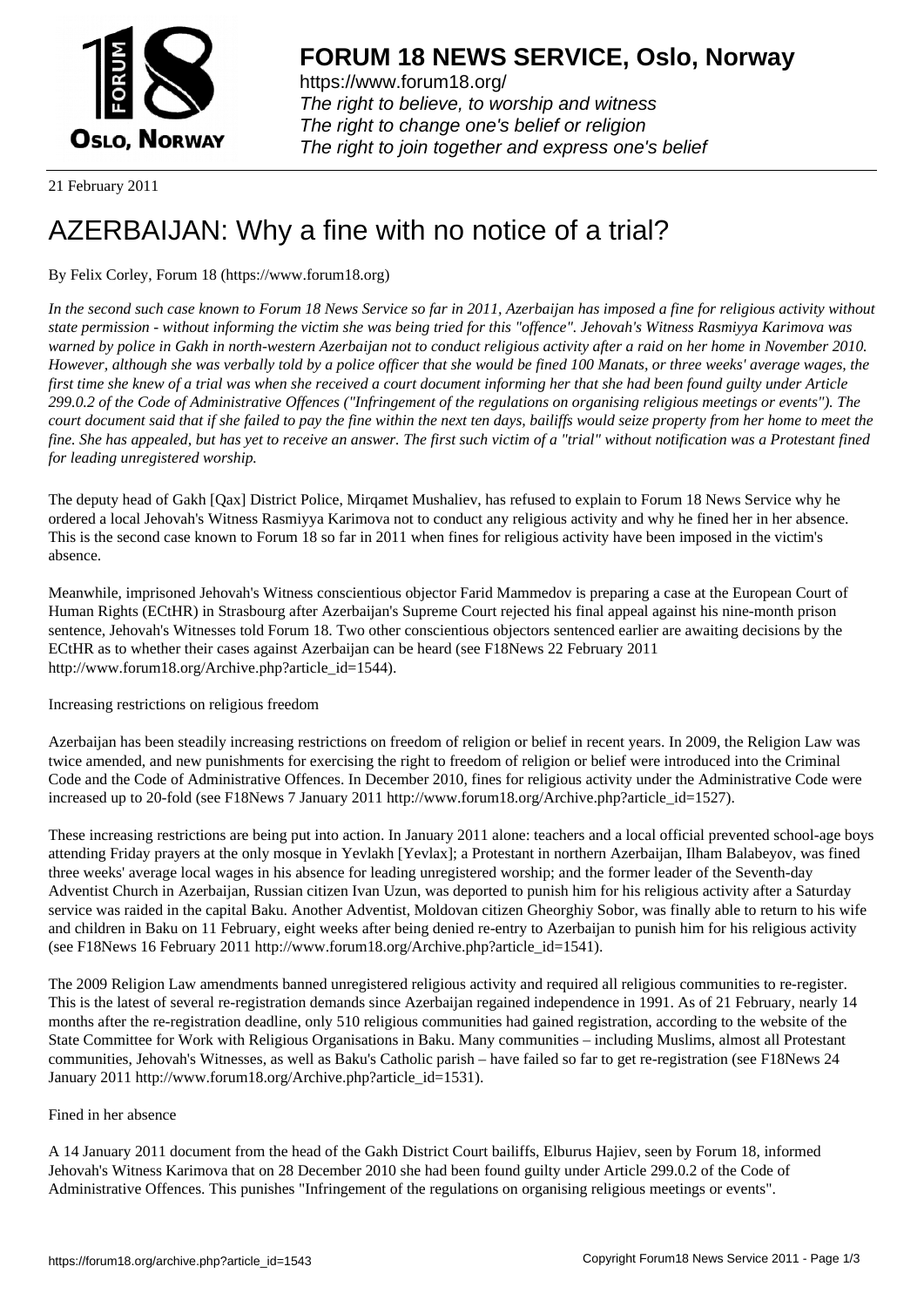of a court hearing, or of the possibility of being fined. She was fined 100 Manats (716 Norwegian Kroner, 92 Euros or 126 US Dollars), about three weeks' average wages for local state employees. The court document said that if she failed to pay the fine within the next ten days, bailiffs would seize property from her home to meet the fine. She was given ten days to appeal.

On 24 January 2011, Karimova lodged an appeal to Gakh District Court, sending copies of her appeal to Azerbaijan's President Ilham Aliyev, Human Rights Ombudsperson Elmira Suleymanova, Hidayat Orujev at the State Committee for Work with Religious Organisations, Council of Europe Commissioner for Human Rights Thomas Hammarberg, the Office in Baku of the Organisation of Security and Co-operation in Europe (OSCE), and others. As of 18 February, she had received no response from the Court.

The telephone of the regional representative of the State Committee in Agdash, Rafail Mejidov, went unanswered each time Forum 18 called on 21 February. Officials at the State Committee in Baku declined to answer any questions the same day.

## Large raid on private home

About 15 police officers took part in the 11 November 2010 raid on Karimova's home in Gakh, as she complained in her appeal against her subsequent fine, seen by Forum 18. She and her husband Yusif (who is not a Jehovah's Witness) were away in Baku at the time, but were summoned back by the police. Officers accused them of having a gun and religious literature in the house. Several Jehovah's Witness books and DVDs in Azeri and Russian, and a personal notebook, were confiscated, as was Yusif Karimov's official identity document.

Those present in Karimova's house – who were shown a search warrant for the home – refused to allow police officers to search their personal bags.

Having returned to Gakh the following evening, both husband and wife went to the District Police. There a police officer who gave his name only as Nemat said verbally that they would be fined 100 Manats, while the confiscated literature would be sent for checking to the nearby town of Zakatala [Zaqatala]. (It remains unclear why police specified Zakatala, as the representative for this part of Azerbaijan of the State Committee – which operates the system of compulsory prior censorship - is located in the town of Agdash further south.) Nemat said that any "illegal" books would be confiscated, while any deemed "legal" would be returned.

Jehovah's Witnesses told Forum 18 that as of 18 February, more than three months after the raid, none of the confiscated literature had been returned.

Religious books are often confiscated in raids on private homes, as happened to one reader of the works of the Muslim theologian Said Nursi, Suleiman Mamedov, in the village of Bayandur in western Azerbaijan in May 2010 (see F18News 27 May 2010 http://www.forum18.org/Archive.php?article\_id=1451). Books were also confiscated when Balabeyov's church service was raided ahead of his January 2011 fine (see F18News 24 January 2011 http://www.forum18.org/Archive.php?article\_id=1531).

Officer Nemat then took Karimova to the Deputy Police Chief Mushaliev, who shouted at her that she was not allowed to conduct any religious activity as it was against the law. Karimova responded that as an Azerbaijani citizen she is free to engage in religious activity.

Police summoned Karimova to return to write a statement on 13 November. Once there, police took her to the local Prosecutor, but he was not in his office. They tried to force her to sign a statement that she would not conduct religious activity but she refused. She was then allowed home and heard nothing more until she was told two months later that she had been fined.

Reached on 18 February, Deputy Police Chief Mushaliev confirmed his name and position, then when Forum 18 asked about why he had shouted at Karimova and fined her he claimed he was not Mushaliev. He then told Forum 18 to submit questions in writing and put the phone down. (END)

For more background information see Forum 18's Azerbaijan religious freedom survey at http://www.forum18.org/Archive.php?article\_id=1192.

More coverage of freedom of thought, conscience and belief in Azerbaijan is at http://www.forum18.org/Archive.php?query=&religion=all&country=23.

A compilation of Organisation for Security and Co-operation in Europe (OSCE) freedom of religion or belief commitments can be found at http://www.forum18.org/Archive.php?article\_id=1351.

For a personal commentary, by an Azeri Protestant, on how the international community can help establish religious freedom in Azerbaijan, see http://www.forum18.org/Archive.php?article\_id=482.

A printer-friendly map of Azerbaijan is available at